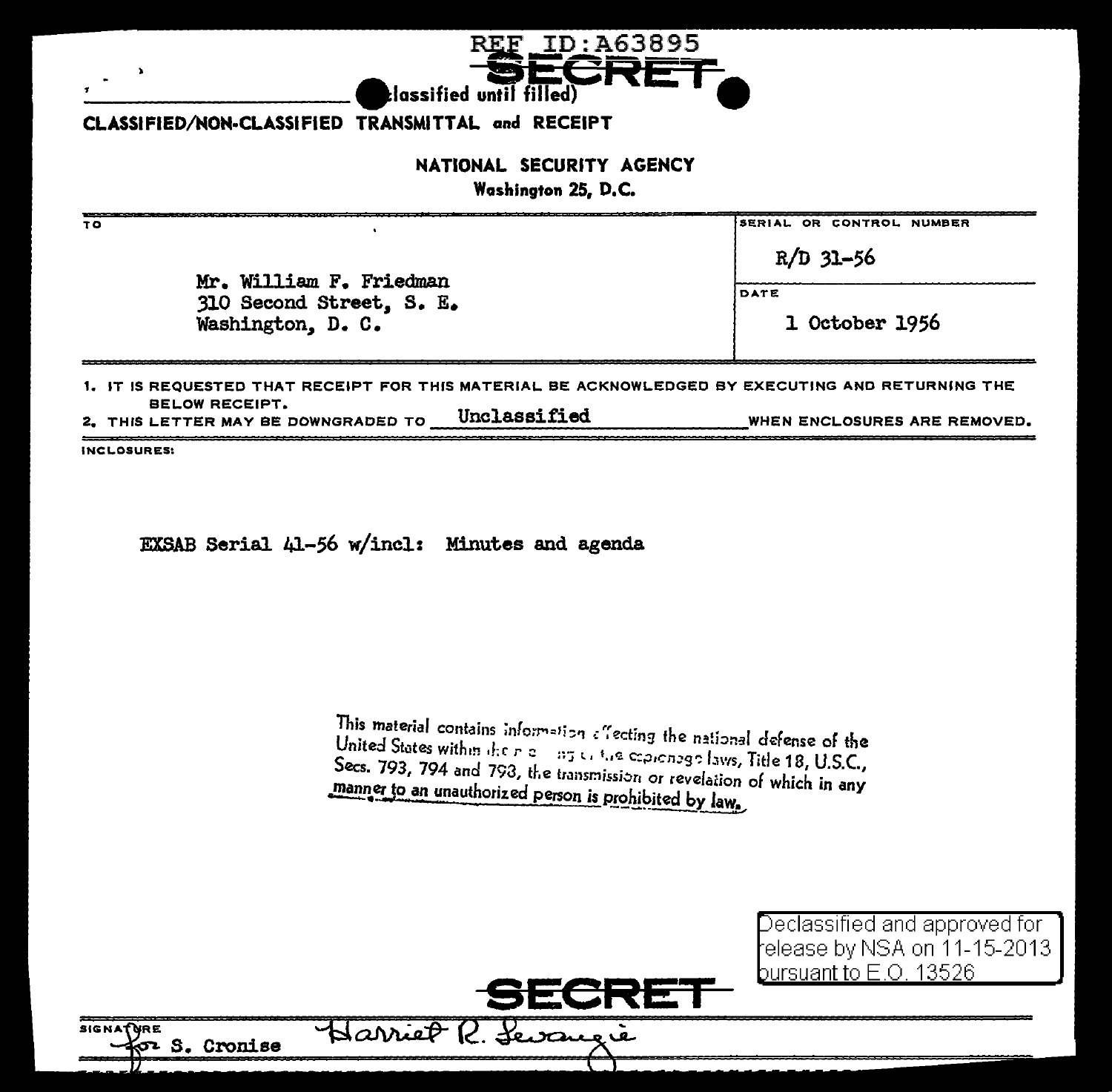



**WASHINGTON 25, D. C.** 

Serial: EXSAB 41-56 1 October 1956

Mr. William F. Friedman 310 Second Street, S. E. Washington, D. C.

Dear Mr. Friedman:

Inclosed is a copy of the agenda for the forthcoming meeting of the Scientific Advisory Board. Also inclosed for your information is a copy of the minutes of the last Board meeting.

Sincerely, erectach

S. KULLBACK **Executive Secretary** NSA Scientific Advisory Board

2 Incls:  $a/b$ 



Declassify when inclosures are removed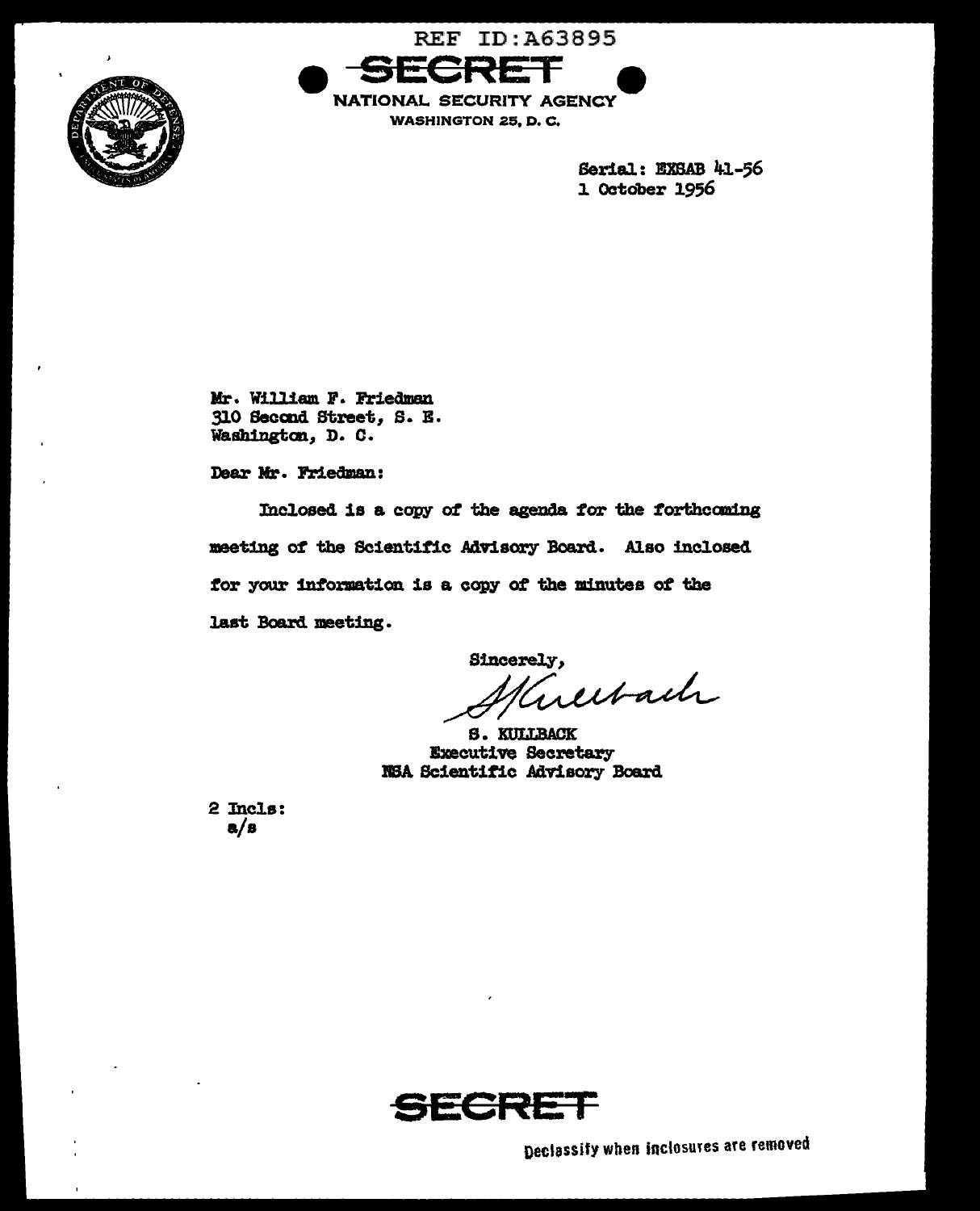### NATIONAL SECURITY AGENCY SCIENTIFIC ADVISORY BOARD

## AGENDA

# 8 and 9 OCTOBER 1956 at 0900

The meeting on *8* October will be held in Room 17-131 at the Naval Security Station and on 9 October in the Situation Room, B Building at Arlington Hall Station.

Opening Remarks by Lieutenant General Ralph J. Canine.

Review and Approval or Minutes or 15-17 February 1956 meetings.

Report on Board and Panel Membership.

Expanded Effort:

' I •

Report on Preliminary Discussions with the Office of the Secretary of Defense,  $R/D$ . Dr. R. A. Leibler the Secretary of Defense,  $R/D$ .

Review of NSA's Recommendations to the Secretary of Defense regarding expanded effort. Report on action taken and progress to date on each project. Captain J. S. Holtwick, USN

Report on final discussions and implementation of<br>the MWDP assistance. Dr. R. A. Leibler the MWDP assistance.

Report on the September Conference. Dr. A. Sinkov

Independent effort.

High Speed System

Report on Reorganization of PROD (Time permitting)

Brig. Gen. W. M. Burgess, USAF

Dr. A. Sinkov

Dr. H. T. Engstrom

# $t \sim \tau$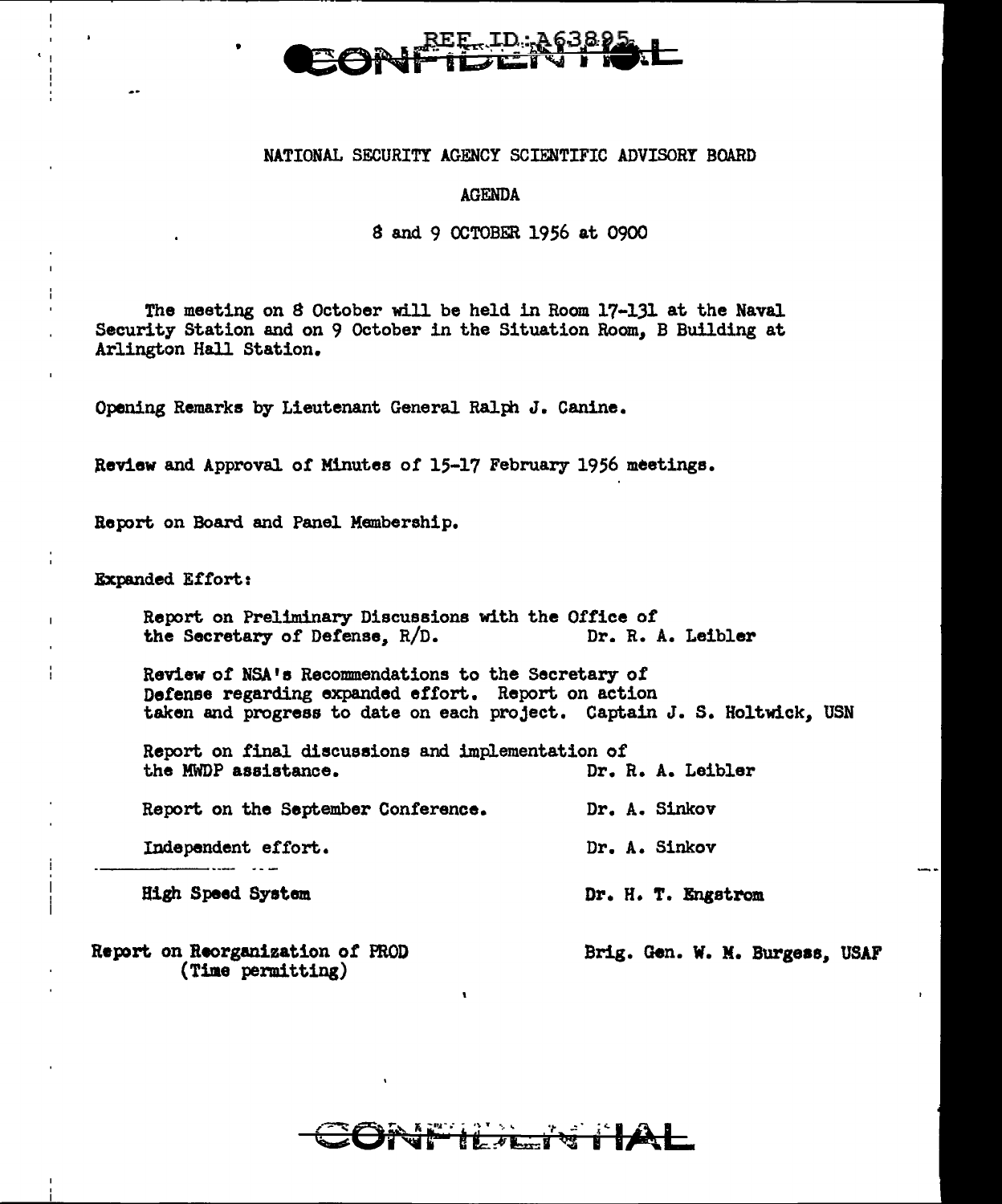

# MINUTFS OF THE NSA SCIENTIFIC ADVISORY BOARD MEETING HELD ON 15 FEBRUARY l956

REF ID:A63895

- l. The following were present at the meeting.
	- a. Board Members:

.-

Mr. J. C. McPherson. Chairman br. w. R. G. Baker Dr. Stewart s. Cairns Dr. H. T. Engstrom Kr. J. w. Forrester Mr. w. F. Friedman Mr. A. w. Horton

b. NSA Executive Group for Board Affairs:

Dr. S. Kullback, Executive Secretary Brig. General w. M. Burgess., USAF Colonel K. I. Davis, USA Captain J. S. Holtwick, USN Captain A. Enderlin., USN Dr. A. Sinkov

c. Department of Defense Observer:

General G. B. Erskine

d. NSA Observers:

Lt. General R. J. Canine, USA Colonel Duncan Sinclair., USA Colonel Gordon W. Wildes, USAF Dr. H. H. Campaigne Major N. R. Dicks, USAF Mr. E. N. Dingley, Jr. Captain I. T. McDonald, USAF LCDR J. W. Pearson, USN Dr. L. E. Shinn

e. Recorder:

Miss Catherine Johnson

*t.* Hr. H. P. Corwith sent the following telegram to the Executive Secretary, NSASAB: "Regret unable to attend NSA meetings February 15, 16 and 17 due to illness."

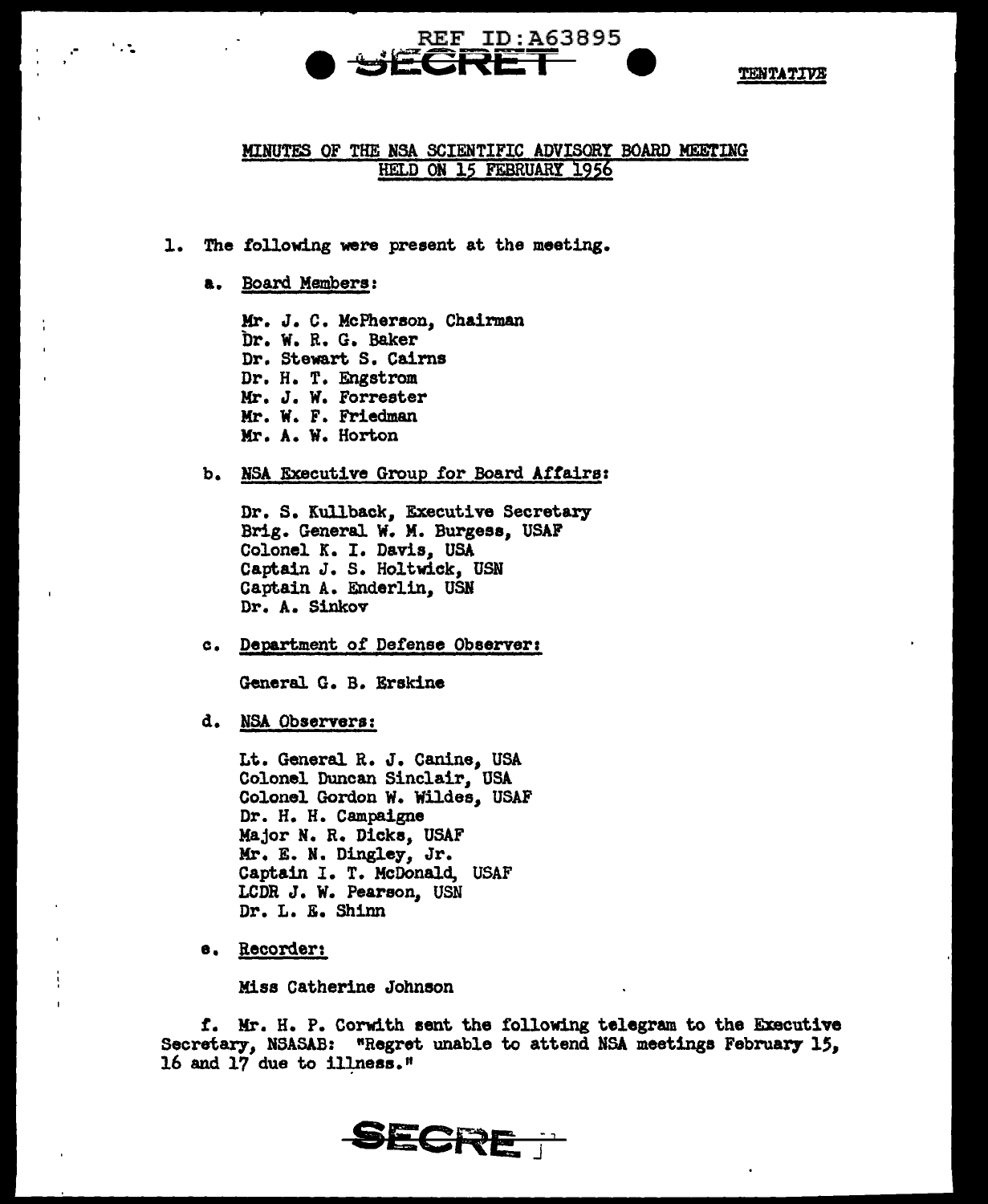2. The first session convened at 1300, 15 February 1956. General Canine opened the session with a welcoming address and a review or some of the highlights of the preceding year.

*3.* The Chairman, Mr. McPherson, proposed that the minutes of the previous meeting be approved as presented, which motion was seconded and carried.

4. Mr. McPherson reviewed the changes in the Board membership since the last meeting. Mr. Quarles found it necessary to resign because of his change in position from Assistant Secretary of Defense, Research and Development, to Secretary of the Air Force. Dr. Furnas, Assistant Secretary of Defense, Research and Development, has accepted membership on NSASAB. Mr. Friedman was welcomed as a new member of the Scientific Advisory Board as was also Professor Forrester.

5. Colonel Davis, Deputy Director, COMSEC, outlined the mission of the NSA Office of Cormnunications Security and briefly reviewed the organization structure of the Office. He gave the major breakdown of the budget baaed on COMSEC's '57 budget estimate. In regard to the technical. progress made by COMSEC during the past year, Colonel Davis reported on the status of various equipnents including teletype security equipnent, cifax equipment, ciphony equipment and several rotors.

6. General Burgess, Deputy Director, PROD, reported on the general activities of the Office of Production during the past year and the plans for the FY '57 program. He enumerated the requirements placed on NSA by USCIB and discussed each objective, explaining the requirement and the action being taken. General Burgess concluded his discussion by pointing out the specific areas in which it is planned to expand or redistribute the emphasis in order to increase the COMINT effort.

7. Dr. Sinkov, Assistant Director, PROD, discussed the pros and cons of a "Manhattan" type of project for COMINT.

a. Dr. Kullback, Assistant Director, R/D, presented a report covering the activities of interest in research and developnent. Using charts, Dr. Kullback brought the group up-to-date on the organization of the Office of Research and Development, the personnel situation and the budget, including allocation of 1956 and 1957 funds. He discussed the highlights of 1955 by listing the equipnents introduced or being tested and also listing the outstanding accomplishments during the past year. In conclusion plans for 1956 were reviewed by Dr. Kullback.

9. Dr. Shinn, Flans and Operations Division, reviewed foreign collaboration for the Board. He discussed briefly the arrangements and agreements which NSA has with the COMINT organizations of the British Commonwealth.

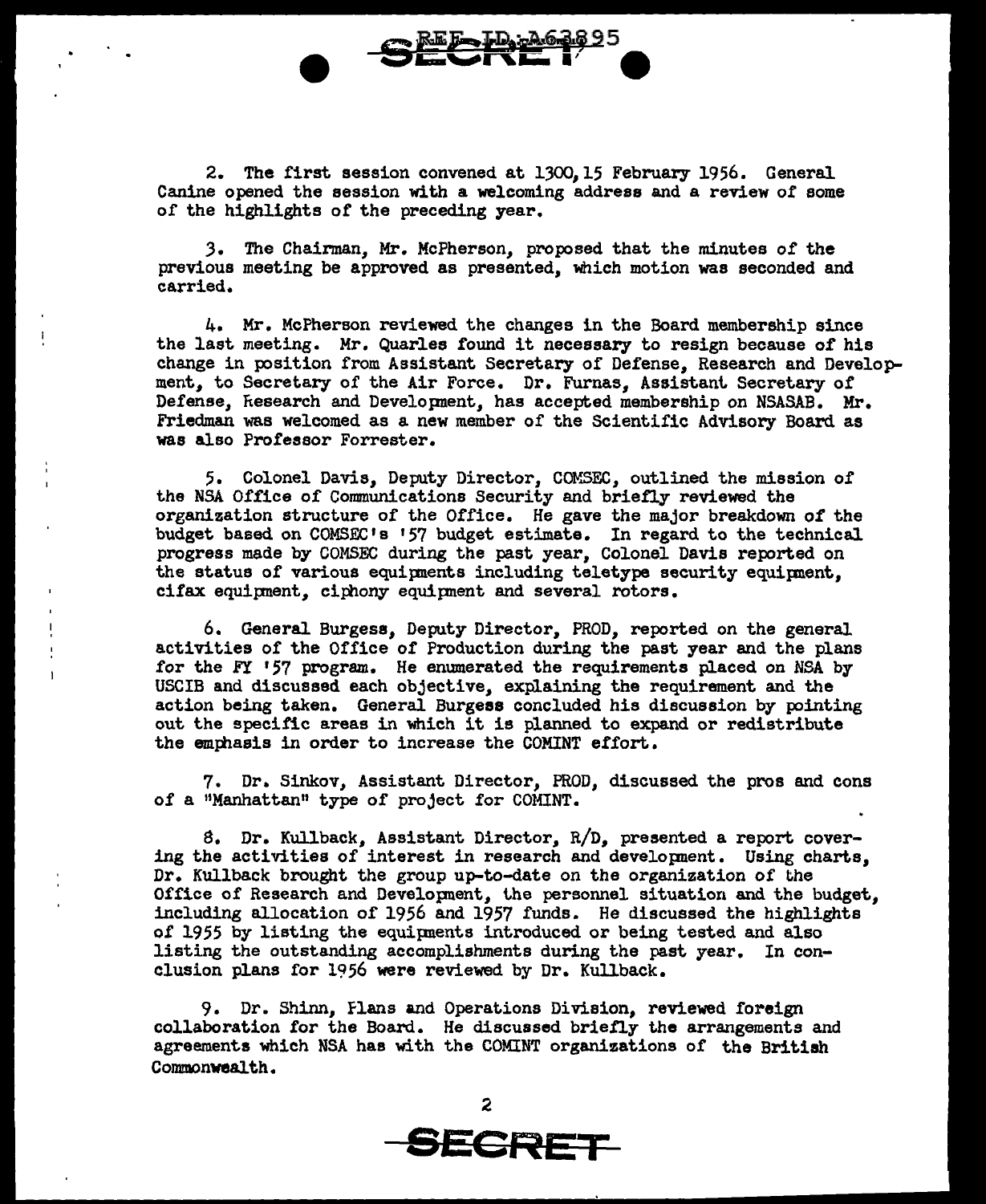10. Colonel Sinclair, Chief, Personnel Division, explained what had been done during the past year to increase the effectiveness of the College Recruitment Program. He reported that 422 college graduates had been hired during 1955. The new peychometeric testing program was described by Colonel Sinclair and also the plans of the Psychological Research Section.

REE MA61895

ll. Major Dicks, Office of the Comptroller, reviewed progress on the construction of the new building at Fort Meade. Schematic layouts were used to show the planned arrangement of space. He reported that the space formerly assigned to COMSEC was being reallocated since the Director had decided that CCMSEC would remain at NSS. Major Dicks discussed briefly the standardization of office furniture and accessories to be used and the color styling of the new building.

12. Mr. McFherson reviewed the activities of the panels and inclividual panel members of the NSASAB panel structure.

This concluded the first session.

·.

**SECRET**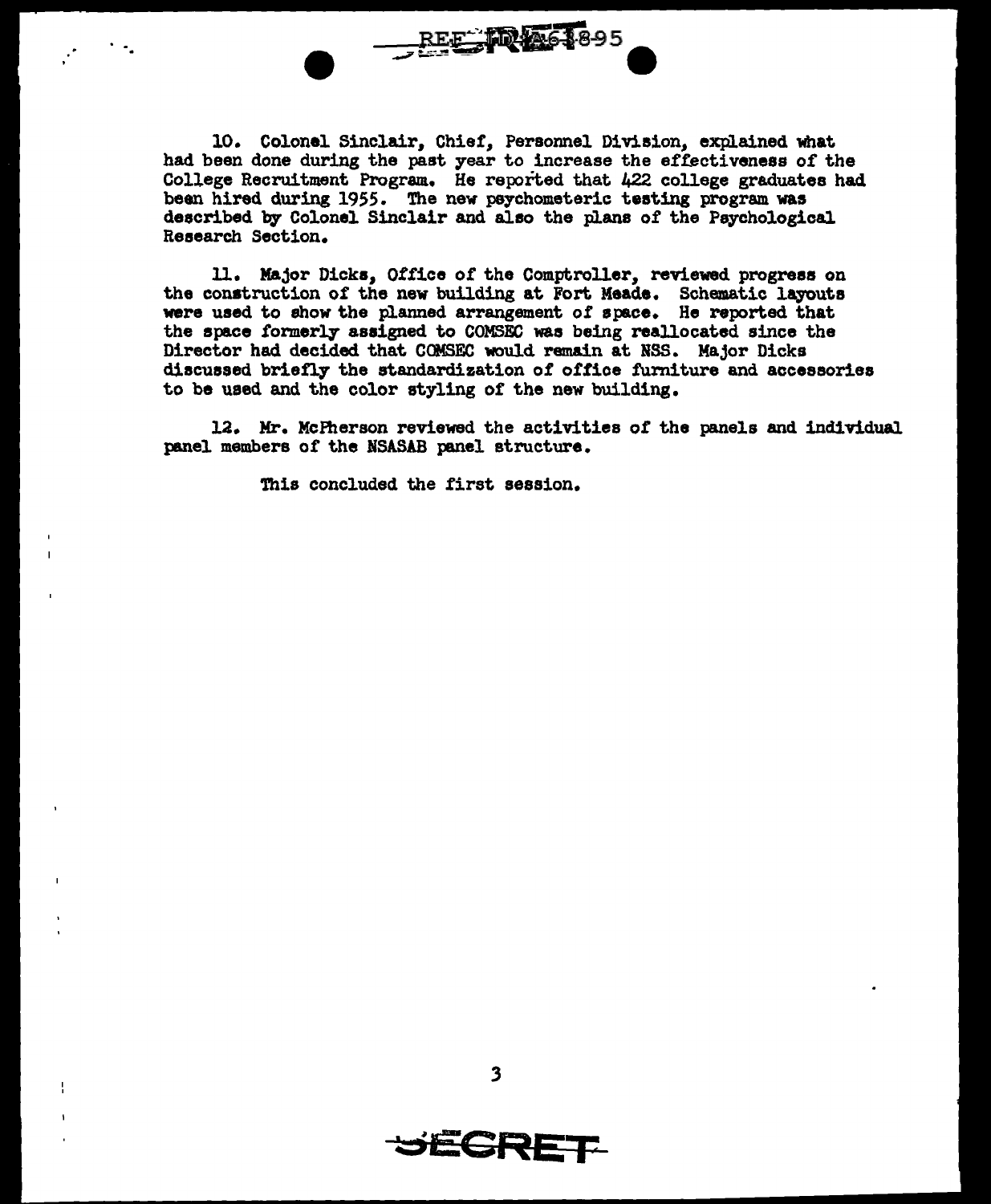

# MINUTES OF THE NSA SCIENTIFIC ADVISORY BOARD MEETING HELD ON 16 FEBRUARY 1956

# l. The following were present at the meeting.

a. Board Members:

·.

Mr. J. C. McPherson, Chairman Dr. W. R. G. Baker Dr. Stewart S. Cairns Dr. H. T. Engstrom Mr. J. w. Forrester Kr. A. W. Horton Dr. H. P. Robertson

b. NSA Executive Group for Board Affairs:

Dr. S. Kullback, Executive Secretary Brig. General W. M. Burgess, USAF Captain J. s. Holtwick, USN Colonel K. I. Davis, USA Captain A. Enderlin, USN Dr. A. Sinkov

c. NSA Observers:

Dr. H. H. Campaigne Kr. E. N. Dingley, Jr. Mr. A. H. Hausman Mr. D. L. Hogan Mr. L. W. Lathroum Captain I. T. McDonald, USAF LCDR J. W. Pearson, USN CDR Simon Ramey, USN

d. Recorder:

 $\overline{1}$ 

ł

Miss Catherine Johnson

2. The second session convened at 0900 16 February 1956.

**SECRET**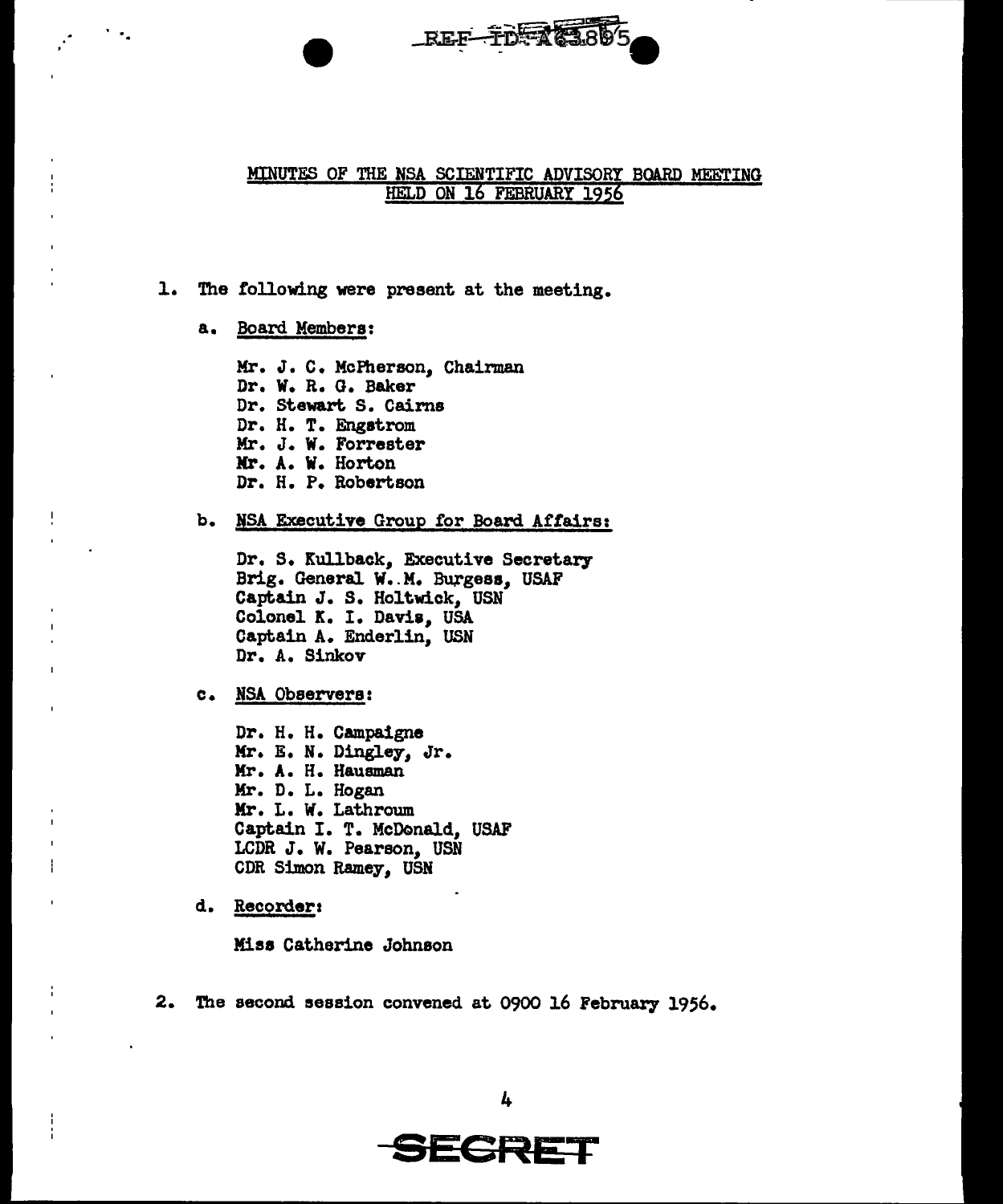REF ID:A63895 **e** 

3. Mr. Hausman, Chief of the Intercept Equipment Division, discussed the intercept portion contained in PHASE I, II and III of the report. "Mechanization in Support. of COMINT" • He presented the problem as it affects the Intercept Equipment Division and indicated specific caaee in which improvement is sought in our capability to intercept and forward target transmissions such as RFP, Morse and Scrambler. Mr. Hausman also discussed the category of projects being undertaken in anticipation of future intercept requirements and projects under study to solve some of the problems with which the Intercept Equipment Division is currently concerned.

4. Mr. Hogan's discussion of "Mechanization in Support of COMINT" concerned the analytical machine portion of the report. He called the group's attention to certain papers contained in PHASE III which give suggeations for solution of problems concerned with forward echelon processing and forwarding. He also reviewed briefly certain other papers contained in FHASE III dealing with data processing equipnents, data handling equipment and particularly the problem of the need for increased speed in machines.

5. Mr. Lathroum of the Analytic Equipnent Division reported that a group has been set up to work on the programming aspects of PHASE III. He discussed the wrk the group is doing on automatic programming and indicated that some progress is being made in the developnent of a compiler which will take a code and produce the computer program for the machine automatically. Mr. Lathroum presented several other problems with which his group is concerned: (1) Studies in forming a symbolic representation or symbolic language for use in cryptanalysis, (2) Possibility of using visual display on a machine, (3) Developnent of characteristics for universal or standard tape systems from the functional point of view.  $(4)$  A system of automatic editing.

6. Mr. McFherson opened the meeting to proposals for problems to be considered by the Scientific Advisory Board and its panels. Dr. Sinkov presented several proposals and discussed each briefly. He felt that one problem on which the Board could give advice would be consideration of the essential requirements for mechanization of intercept. He mentioned several other problems which would be of interest: (1) Study of the end product in recording procedures in intercept,  $(2)$  Mechanization of Wave Propagation predictions, (3) Applications of the theory of stochastic processes to key analysis. Dr. Kullback discussed two problems which he felt would be appropriate to present to the Mathematica Panel for study: (1) Review of the SCAMP Program, and (2) Consideration of the activities or the Mathematical. Research Division.

7. The meeting was recessed at 1130 for a meeting with General Canine in his office.

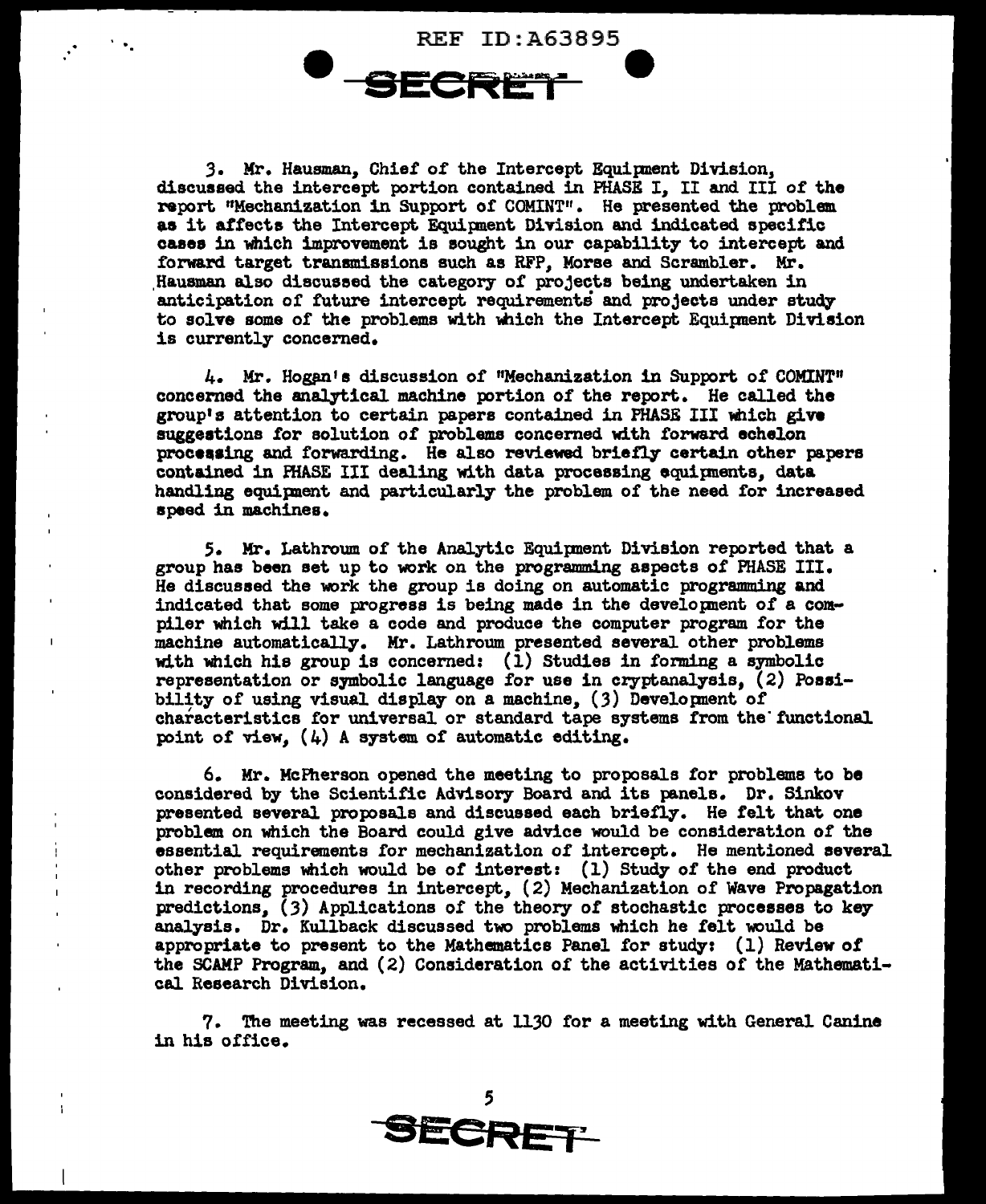

8. The afternoon session was opened with a review by Captain Enderlin, Chief of the Office of Communications, or the present communication situation in NSA and plans for the future. He pointed out that a program of mechanization or communication facilities is being pursued and reported that it is planned to establish automatic switching centers in six or eight places around the world. Captain Enderlin discussed the plans for the communication installation at Fort Meade pointing out that many or the operations wuld be mechanical. Arter discussing some of the technical matters concerned with communications operations, Captain Enderlin explained that one real problem in the communications field was the great lack or personnel possessing technical skills and experience to operate the communications equipnent.

9. Captain Holtwick, Deputy Chief of Staff/Plans and Operations, gave a brief run-down on the draft or the Agency Long Range Estimate. Discussion included in particular what it was hoped the Board would contribute to improvements in the long range estimate.

10. CDR Ramey, Office of Collection, presented some background information on the use or MF/HF radio links and the expansion of non-u.s. VHF/UHF communications. From a chart he showed current trends in the use of VHF and UHF and outlined the problems with which NSA is faced in obtaining this intercept. He reviewed the steps which have been taken to overcome some of them and accomplishments which still have to be made in this field.

11. Mr. Hausman, Chiet of the Intercept Equipnent Division,, supplemented CDR Ramey's remarks insofar as the research and development and technical search aspects of the VHF/UHF intercept problem are concerned. He described the work his Division did in the search operation for links in one area and plans for future work in the VHF field.

12. Mr. McPherson brought Dr. Robertson, who had arrived for the afternoon session, up-to-date on the NSASAB discussions so far.

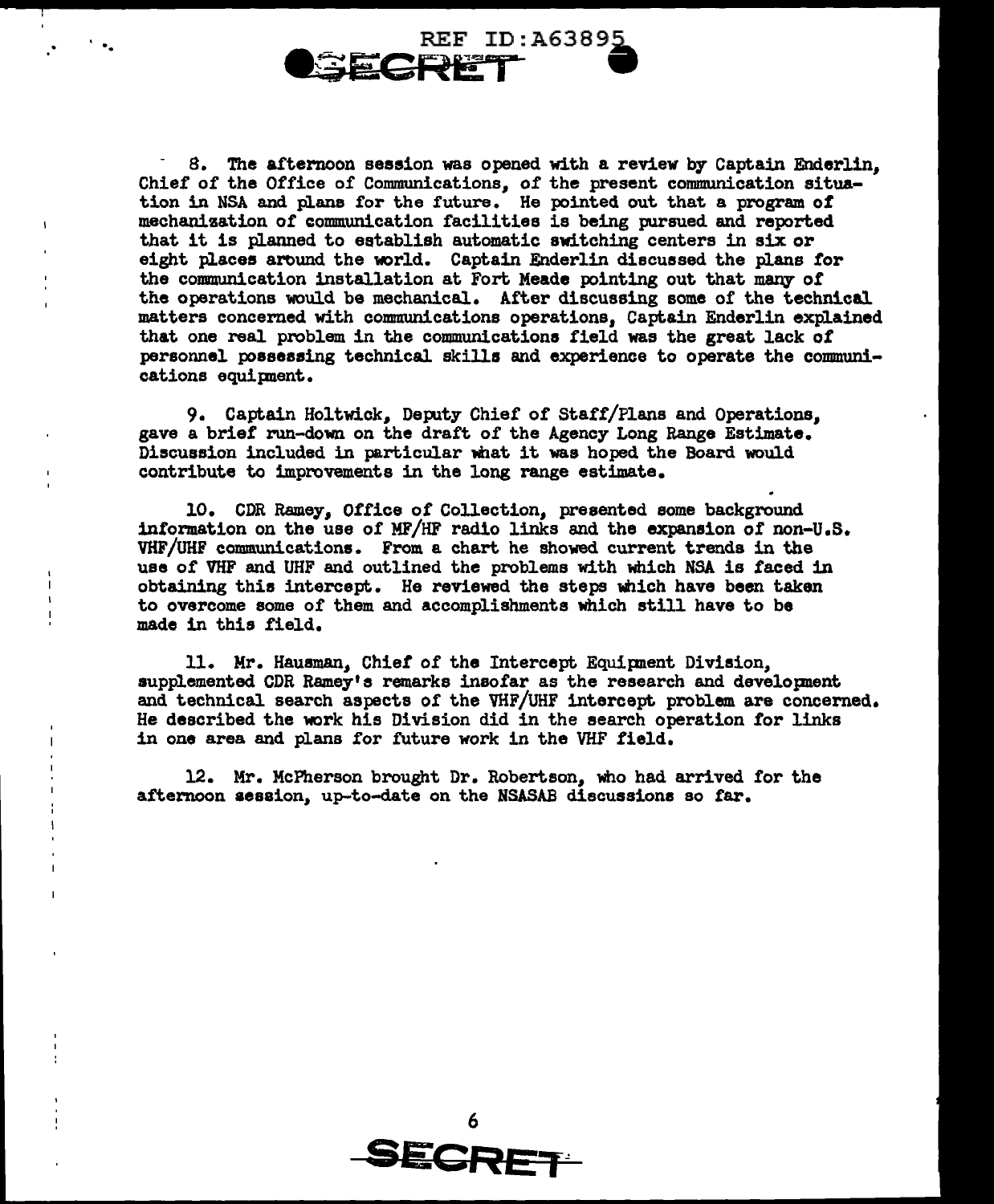

# MINUTES OF THE BSA SCIENTIFIC ADVISORY BOARD MEETING HELD ON 17 FEBRUARY 1956

1. The following were present at the meeting.

a. BQard Members:

Mr. J. c. McPherson, Chairman Dr. w. R. G. Baker Dr. Stewart s. Cairns Dr. H. T. Engstrom Mr. J. W. Forrester Mr. W. F. Friedman Dr. Clifford C. Furnas Dr. H. P. Robertson

b. NSA Executive Group for Board Affairs:

Dr. S. Kullback, Executive Secretary Brig. General w. M. Burgess, USAF Colonel K. I. Davis, USA Captain J. S. Holtwick, USN Captain A. Enderlin, USN Dr. A. Sinkov

c. Department of Defense Observert

Mr. Dean Poet

d. NSA Observers:

Colonel Gordon W. Wildes, USAF<br>Dr. H. H. Campaigne Mr. O. R. Kirby<br>Captain I. T. McDonald, USAF LCDR J. W. Pearson, USN

e. Recorder:

Miss Catherine Johnson

2. The third session convened at 0900 17 February 1956. Captain Holtwick, Deputy Chief of Staff/Plans and Operations, opened a discussion on the Robertson Report and the status of actions taken to implement the recommendations of the Robertson Report. There was a lively discussion,

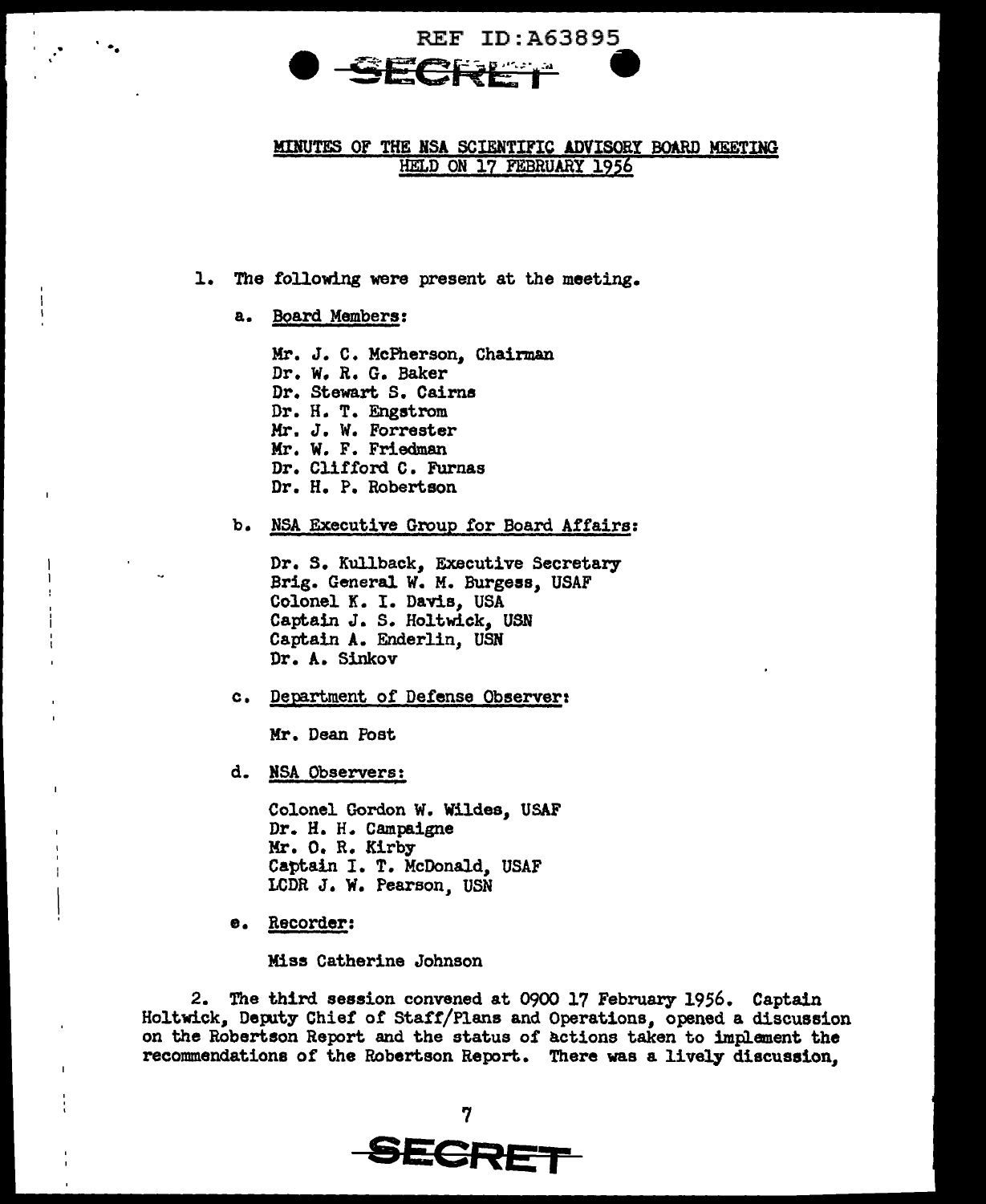in which all participated, on the report itself and the implementing actions. A detailed record of these discussions is contained in the transcript of the minutes.

**REF ID:A63895** 

 $\cdot$   $\cdot$  .

3. In the afternoon session Dr. Robertson proposed the following statement which was approved by the Scientific Advisory Board:

The Board expresses great satisfaction with the reception accorded the Report of the Special Study Group on "The Potentialities of COMINT for Strategic Warning", and with the actions taken by the Agency in response to its recommendations. The Board concurs with the recommendation that the January 1956 report presented thereon be accepted as the final report dealing with the SSG effort as such. At the same time the Board re-affirms its interest in the continuing efforts of the Agency in the fields involved, and invites the Agency to call upon it for advisory assistance in the solution of problems facing it.

4. The Board discussed the proposals presented during the preceding day's session in order to clarify the requirements and evaluate them as to the nature of possible Board action. It was agreed that, if requested to do so by the Director, NSA, or Executive Secretary, NSASAB, members of the Mathematics Panel would make the following studies:

a. Review of the SCAMP Program.

l

- (1) With the concurrence of the Board the Chairman indicated that after Professor Wilks returns in the Fall he would be asked to form a group to conduct this review.
- b. General review of the Mathematical Research Division Program.
	- (1) Proteasor Wilks' group will be asked to undertake this matter as well as the SCAMP review.

Among the items *ot* unfinished business the Board wanted to consider further were the Automation of Intercept and the Manhattan Engineer District concept of an Independent COMINT Effort. After further discussion it was agreed that the problems presented by Dr. Sinkov pertaining to mechanization of intercept be held in abeyance until more information and arguments are available at project level.

5. Mr. Friedman and Dr. Robertson brought the Board up-to-date on various possibilities in the way of application of funds from the Mutual Aid Program to increase the availability for COMINT activities of former personnel both U.S. and British and to increase the machine capabilities at GCHQ. It was the opinion of the Board that such a program should be actively pursued.

**SECRET**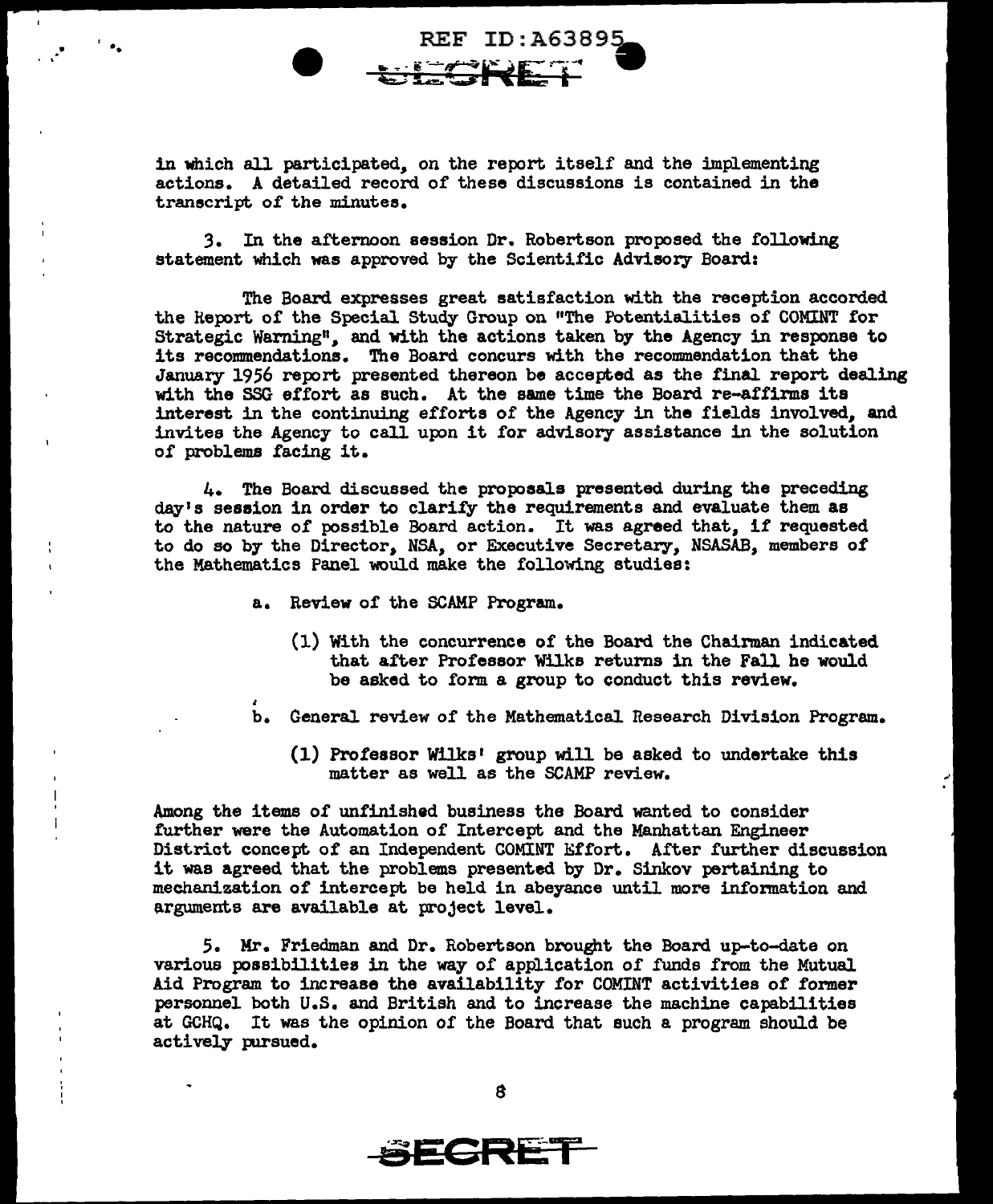REF ID:A63895  $\widehat{\mathbb{S}}$ : $\widehat{\mathbb{F}}$  -  $\widehat{\mathbb{F}}$ 

6. The Scientific Advisory Board approved the following statement:

**-**

The Scientific Advisory Board has had time only for a quick reading of the draft NSA Long Range Estimate. It appears to be a well conceived, logically organized effort of considerable importance. For the Board to provide a valid evaluation and constructive comment will require further study. The Board has indicated that individual members thereof will, as time permits, study further the Long Range Estimate and submit their views to the Deputy Chief of Staff, Plans and Operations, for incorporation into the revised Long Range Estimate.

7. The following letter from Dr. von Neumann to General Canine was read to the Board:

"Dear General Canine:

. • . ••

Ţ

"This is just a brief note to express to you my sincere apologies for not being able to attend the meetings of the NSA Scientific Advisory Board. I wish to assure you that this is not due to any lack of interest on my part. I have always found the work of our Board most interesting and I am deeply convinced of its importance.

"I have been hospitalized !or several weeks and I am still not quite up to par. As soon as I am able to do so, I will get in touch with you and your associates to see how I can be of assistance to you-as I would like to be, and as I hope I had occasion to be in the past.

"Please express my best.wishes to Bill Friedman, to the members of your staff, and to my associates on the Board. I am sure that the present meetings of the Board will be successful and fruitful.

11With best wishes.

"Sincerely yours,

/s/ John von Neumann"

The Board expressed its appreciation for Dr. von Neumann's continued interest and extended its best wishes for a speedy recovery from his illness.

9